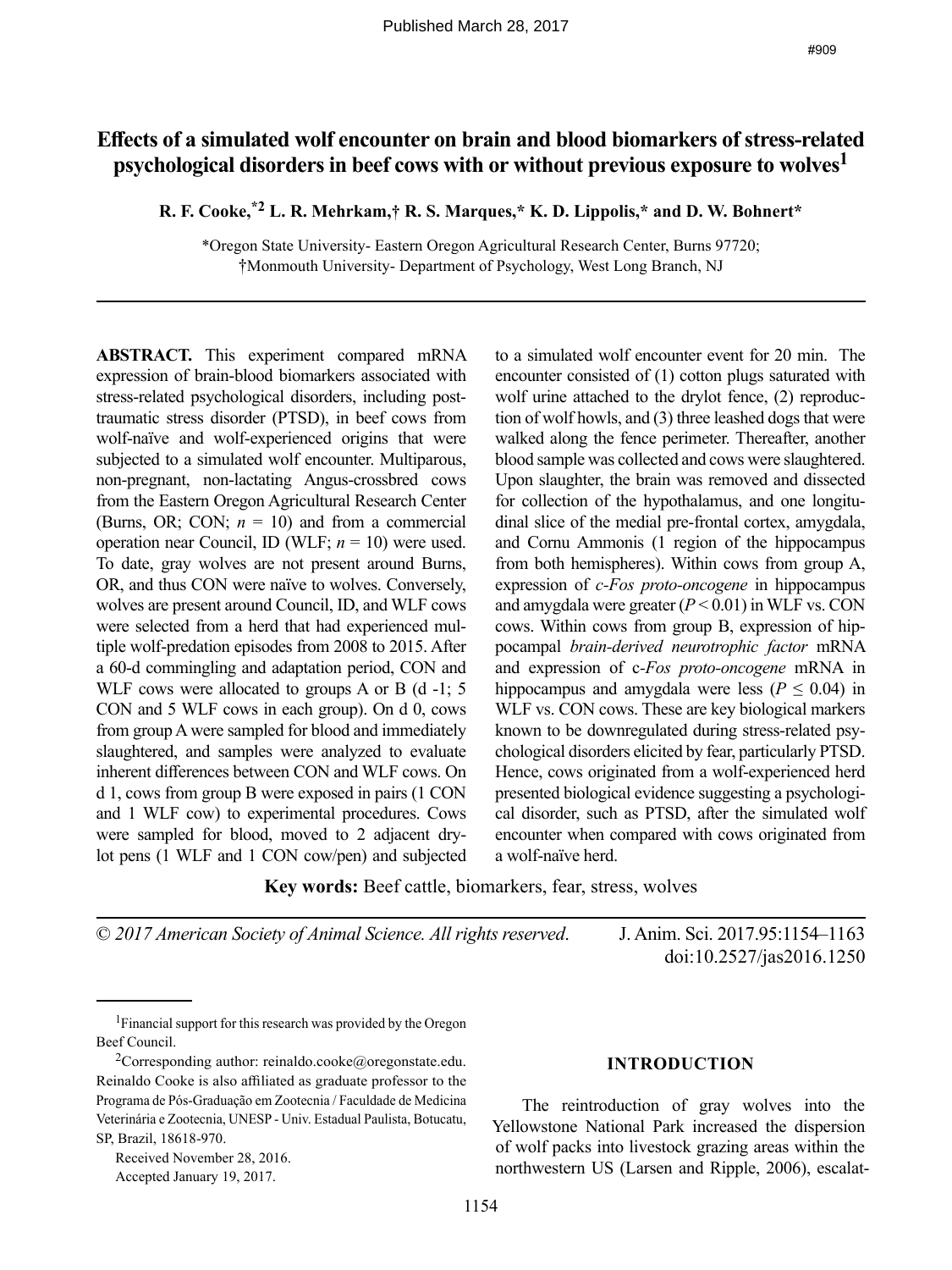ing the incidence of cattle-wolf interactions and cattle predation by wolves in the area (Idaho Department of Fish and Game, 2016). Although the economic implications of predators on livestock systems are mainly associated with animal injury or death (Oakleaf et al., 2003; Breck and Meier, 2004), these parameters are not the only negative impacts that wolf predation causes to beef cattle systems (Laporte et al., 2010).

The mere presence of predators alters stress physiology and behavior of the prey, particularly if the preyed animal was already exposed to similar predation episodes (Boonstra, 2013). Research from our group indicated that the presence of wolves increases excitability and fear-related physiological stress responses in cows previously exposed to wolves, but not in cows unfamiliar with this predator (Cooke et al., 2013). More specifically, Cooke et al. (2013) subjected beef cows from wolf-naïve and wolf-experienced origins to a simulated wolf encounter. This simulation process increased temperament score, body temperature, and plasma cortisol concentration in wolf-experienced cows, which are biological responses known to impair cattle productivity (Cooke, 2014), but not in wolf-naïve cows. These results also suggested that wolf presence alters mental parameters in wolf-experienced cows due to fear memories from previous predation episodes, leading to behavioral and physiological changes equivalent to psychological disorders such as post-traumatic stress disorder (**PTSD;** Sherin and Nemeroff, 2011). To test this latter hypothesis, this experiment compared mRNA expression of brain and blood biomarkers associated with stress-related psychological disorders in wolf-naïve and wolf-experienced cows subjected to a simulated wolf encounter (Cooke et al., 2013).

# **MATERIALS AND METHODS**

This experiment was conducted at the Oregon State University– Eastern Oregon Agricultural Research Center (**EOARC**; Burns, OR). Animals utilized were cared for in accordance with acceptable practices and experimental protocols reviewed and approved by the Oregon State University, Institutional Animal Care and Use Committee. The experimental design, including cattle selection and the simulated wolf encounter, was based on our previous research in this area (Cooke et al., 2013).

# *Animal Management*

Multiparous, non-pregnant, non-lactating Anguscrossbred cows from EOARC (**CON**;  $n = 10$ ) and from a commercial cow-calf operation (**WLF**; *n* = 10) near Council, ID were used. Both locations used domestic herding dogs to move cattle across pastures or to the han-

dling facility, although no work dogs were present at the EOARC during the experimental period. The CON cows  $(age=6.2\pm0.5 \text{ yr}, BW=589\pm12 \text{ kg})$  were selected from the EOARC mature cowherd. The EOARC herd is reared and maintained near Burns and Riley (OR) and to date no known wolf packs exist nor wolf-predation episodes have occurred in this region (Oregon Department of Fish and Wildlife, 2016). Hence, CON cows were considered naïve to wolf presence and predation. The WLF cows  $(age = 7.1 \pm 0.3 \text{ yr}; BW = 561 \pm 15 \text{ kg})$  were selected from the commercial operation located near Council, ID. This region (McCall-Weiser Wolf Management Zone) includes active wolf packs (Idaho Department of Fish and Game, 2016). The herd from which WLF cows were selected have experienced multiple confirmed wolf predation episodes from 2008 to 2015 when grazing summer pasture allotments (USDA-APHIS, Idaho Wildlife Services, Boise, ID); although, none of the experimental WLF cows had been directly predated or injured by wolves. Therefore, WLF cows were considered experienced with wolf presence and predation episodes.

The WLF cows were transported to the EOARC 60 d prior to the beginning of the experiment (d 0). During this period (d -60 to -1), CON and WLF cows were commingled and maintained in a single meadow foxtail (*Alopecurus pratensis* L.) dominated pasture (Wenick et al., 2008) harvested for hay the previous summer, and had ad libitum access to meadow-grass and mineral-vitamin supplement as described by Cooke et al. (2013). All cows were also individually processed through the EOARC handling facility, but not restrained in the squeeze chute, once a week from d -60 to -5 to acclimate WLF cows to the EOARC personnel and facilities (Cooke, 2014). On d -1, cows were ranked within wolf exposure status (CON and WLF) by temperament score (Cooke, 2014; by the same single technician), and allocated to 2 groups of 10 cows each (5 CON and 5 WLF cows in group A and group B) in a manner that groups had similar temperament score (2.65  $\pm$  0.19 and 2.60  $\pm$ 0.19 for groups A and B, respectively). All cows from group A were assigned to experimental procedures on d 0, which did not include a simulated wolf encounter (Cooke et al., 2013), to assess inherent differences between CON and WLF cows across the blood-brain biomarkers evaluated herein. All cows from group B were assigned to experimental procedures on d 1, which included the simulated wolf encounter.

# *Experimental Procedures*

*Group A*. On d 0, cows from group A were moved to a single drylot pen  $(15 \times 30 \text{ m})$  with free choice hay and water, while cows from group B remained on pasture. Cows from group A were individually processed for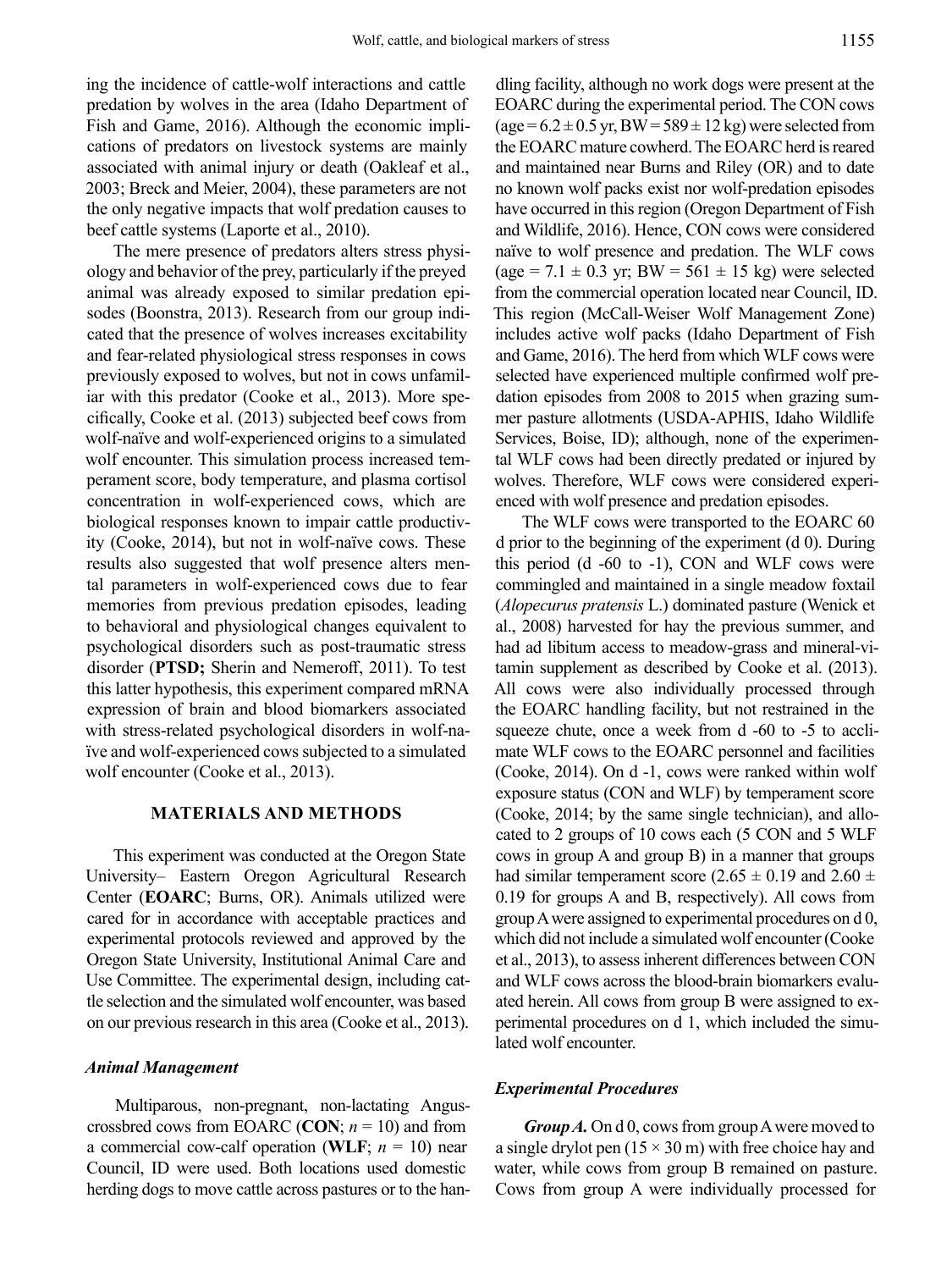blood collection into PAXgene tubes (BD Diagnostics, Sparks, MD), and immediately slaughtered. Cows from group A that were waiting to be processed and all cows from group B were maintained, respectively, 300 and 500 m from the processing-slaughter site to prevent cows from perceiving the sampling and slaughter process (Cooke et al., 2013). All cows were sampled for blood and slaughtered within 4 h. Minimum, maximum, and average environmental temperatures on d 0 were, respectively, 2, 25, and 13°C, and average humidity was 44% with no observed precipitation.

*Group B.* On d 1, cows from group B were also moved to a single drylot pen  $(15 \times 30 \text{ m})$  with free choice hay and water. Minimum, maximum, and average environmental temperatures on d 1 were, respectively, 1, 26, and 13°C, and average humidity was 43% with no observed precipitation. Two cows, being 1 CON and 1 WLF, were randomly selected and concurrently processed for blood collection into PAXgene tubes (BD Diagnostics).

After blood was collected, these 2 cows were immediately assigned to the simulated wolf encounter described by Cooke et al. (2013). More specifically, cows were moved to 2 adjacent drylot pens separated by a fence line (1 WLF and 1 CON cow in each pen). Pens were  $17 \times 17$  m, located 100 m from the handling facility, and had no feed or water source. After arrival in their respective pens, CON and WLF cows were immediately subjected to a simulated wolf encounter for 20-min as in Cooke et al. (2013). Wolf urine (Harmon Wolf Urine Scent; Cass Creek, Grawn, MI) was applied to 12 cotton plugs (Feminine care tampons; Rite Aid, Camp Hill, PA). The plugs were attached to the drylot fence line every 11 m (6 plugs/pen) before any experimental procedures on d 1, and wolf urine was re-applied to plugs after each pair of cows was exposed to the simulation. After cows were settled within each dry lot pen, wolf howls previously recorded from the wolf packs residing in Wallowa County, OR were continuously reproduced using a stereo system (S2 Sports MP3 CD/Radio Boombox; Sony Corporation of America, San Diego, CA) located 10 m from the dry lot pens; cows had no visual contact with the stereo system. Additionally, 3 dogs were introduced using a leash by 2 technicians outside the drylot perimeter fence during the entire 20-min simulation. The dogs were 2 adult German Shepherd females (BW =  $39 \pm 2$ ) kg) to represent adult wolves, and 1 adult Border Collie  $\times$  Alaskan Malamute female (BW = 24 kg) to represent a young wolf. The maximum and minimum distances allowed between dogs and cows were 25 and 5 m, respectively. Dogs did not act aggressively or vocalized during the simulated wolf encounter.

Immediately after the simulated wolf encounter, another round of blood samples were collected into PAXgene tubes (BD Diagnostics) and cows were

slaughtered. Cows from group B that were waiting to be processed were maintained at least 300 m from the site where sampling, simulated wolf encounter, and slaughter were performed to prevent cows from perceiving these procedures (Cooke et al., 2013). In addition, the first blood sampling was performed in a different handling facility as the second blood sampling and slaughter, which were located 200 m apart. Cows from group B were sampled, exposed to the simulated wolf encounter, and slaughtered in pairs (1 CON and 1 WLF cow). All experimental procedures to cows from group B were completed within 8 h.

*Slaughter.* All cows were slaughtered using the same procedures and in the same site. Slaughter was conducted in accordance with AVMA Guidelines for the Euthanasia of Animals (Leary et al., 2013). Cows were individually restrained and rendered unconscious using a non-penetrative captive bolt stun gun (Cash Special 0.25 Caliber Non-Penetrating Heavy-Duty Stunner with 3.5 grain Power Load; Accles & Shelvoke Inc., West Greenwich, RI) to prevent excessive brain structural damage. Once unconscious, cows were exsanguinated by incision of the ventral aspect of the throat or neck transecting skin, muscle, trachea, esophagus, carotid artery and jugular vein with a sharp knife with a 25-cm rigid blade. Following exsanguination, the brain was removed and immediately dissected for collection of the hypothalamus, as well as 1 longitudinal slice (0.2 cm) of the medial pre-frontal cortex, amygdala, and Cornu Ammonis (**CA**)-1 region of the hippocampus from both cerebral hemispheres. Tissues were immediately stored in 5-mL sterile cryogenic tubes containing 2 mL of RNA stabilization solution (RNAlater, Ambion Inc., Austin, TX), maintained at 4°C for 24 h, and stored at -80°C until further processing. Cows from group A were slaughtered and brain tissues were collected serially, with WLF and CON cows alternately assigned to slaughter to account for a potential slaughter order effect. Pairs from group B were slaughtered within a 5-min interval, and the order of slaughter (CON or WLF cow slaughtered first) also alternated between pairs. Brain was concurrently dissected from group B pairs after both cows were slaughtered. Across both groups, all brain tissues were collected, processed, and immersed into RNA stabilization solution approximately 30 min after slaughter.

## *Sample Analyses*

*Brain tissue samples.* Total RNA was extracted only from tissue samples using the TRIzol Plus RNA Purification Kit (Invitrogen, Carlsbad, CA). Besides the hypothalamus, samples from the left and right hemispheres were combined for RNA extraction. Quantity and quality of isolated RNA were assessed via UV absorbance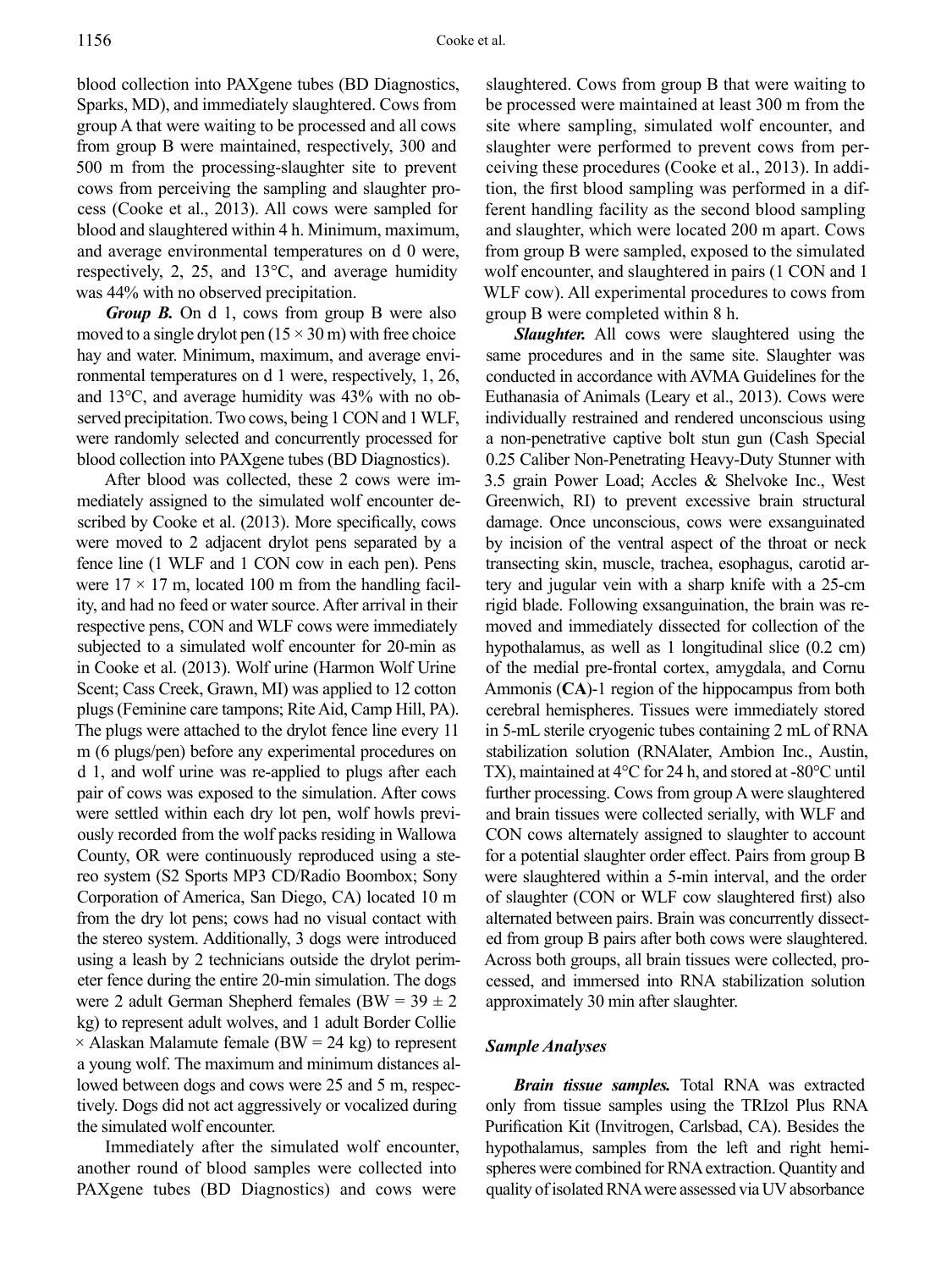(NanoDrop Lite; Thermo Fisher Scientific, Wilmington, DE) at 260 nm and 260/280 nm ratio, respectively (Fleige and Pfaffl, 2006). Extracted RNA (200 ng) was reverse transcribed using the High Capacity cDNA Reverse Transcription Kit with random hexamers (Applied Biosystems, Foster City, CA). Real-time reverse-transcriptase (**RT**) PCR was completed using the Fast SYBR Green Master Mix (Applied Biosystems) and gene-specific primers (20 pM each; Table 1) with the StepOne Real-time PCR system (Applied Biosystems), according to procedures described by Cooke et al. (2008). At the end of each RT-PCR, amplified products were subjected to a dissociation gradient (95°C for 15 s, 60°C for 30 s, and 95°C for 15 s) to verify the amplification of a single product by denaturation at the anticipated temperature. A portion of the amplified products were purified with the QIAquick PCR purification kit (Qiagen Inc., Valencia, CA) and sequenced at the Oregon State University-Center for Genome Research and Biocomputing to verify the specificity of amplification. All amplified products represented only the genes of interest. Responses were quantified based on the threshold cycle  $(C_T)$ , the number of PCR cycles required for target amplification to reach a predetermined threshold. The CT responses from genes of interest were normalized to the geometrical mean (Vandesompele et al., 2002) of CT values from *glyceraldehyde-3-phosphate dehydrogenase* and β*-actin* (Tanic et al., 2007; Derks et al., 2008). The CV for the geometrical mean of *glyceraldehyde-3-phosphate dehydrogenase* and β*-actin* CT values was 3.3% for amygdala samples, 2.8% for hippocampus samples, 2.5% for hypothalamus samples, and 2.2% for medial pre-frontal cortex samples. Results are expressed as relative fold change  $(2^{-\Delta\Delta CT})$ , as described by Ocón-Grove et al. (2008).

*Blood samples.* Total RNA was extracted from blood samples using the PAXgene Blood RNA Kit (Qiagen). Assessment of quantity and quality of isolated RNA, reverse transcription (120 ng of extracted RNA), and realtime RT-PCR with gene-specific primers (20 pM each; Table 1) were performed as described for tissue samples. Responses from genes of interest were quantified based on  $C_T$  and normalized to the geometrical mean of CT values from *glyceraldehyde-3-phosphate dehydrogenase* and β*-actin* (Vandesompele et al., 2002). The CV for the geometrical mean of *glyceraldehyde-3-phosphate dehydrogenase* and β*-actin* CT values samples was 1.8%. Results are expressed as relative fold change  $(2^{-\Delta\Delta CT})$  as described by Ocón-Grove et al. (2008).

#### *Statistical Analysis*

Cow was considered the experimental unit. All data were analyzed using the MIXED procedure of SAS (SAS Inst. Inc., Cary, NC; version 9.3) and Satterthwaite ap-

proximation to determine the denominator degrees of freedom for the tests of fixed effects. The model statement for all brain samples contained the fixed effects of wolf exposure status (CON and WLF), group (A or B), and the interaction, with cow (wolf exposure status  $\times$  group) as random variable. The model statement for blood samples from group A contained the fixed effects of wolf exposure status, with cow (wolf exposure status) as random variable. The model statement for blood samples from group B contained the fixed effects of wolf exposure status, time (pre- and post-simulation assessments), the resultant interaction, with cow (wolf exposure status) as random variable. The specified term used in the repeated statement for blood samples from group B was time, the subject was cow (wolf exposure status), and the covariance structure utilized was autoregressive, which provided the best fit for these analyses according to the Akaike information criterion. All models also included sampling or slaughter order as an independent covariate. Significance was set at  $P \leq 0.05$ , and tendencies were determined if *P*  $> 0.05$  and  $\leq 0.10$ . Sampling and slaughter order were not significant covariates ( $P \ge 0.35$ ) in their respective analyses, and were removed from models. Therefore, results were reported least squares means and separated using protected LSD. Results were reported according to main effects if no interactions were significant, or according to the highest-order interaction detected.

#### **RESULTS AND DISCUSSION**

Results from our previous research (Cooke et al., 2013) suggested that exposing wolf-experienced cows to a simulated wolf encounter elicited behavioral and physiological changes comparable with stress-related psychological disorders, including PTSD symptoms (Sherin and Nemeroff, 2011). However, the same outcome was not detected in cows unfamiliar with this predator, perhaps due to the lack of fear and traumatic memories from past predation episodes (Creel and Christianson, 2008; Boonstra, 2013). Comparable fearrelated stress models were adopted to investigate PTSD biomarkers in rodents (Ressler et al., 2011; Zhang et al., 2015; Dong et al., 2016), including predator-scent stress using feline urine (Kozlovsky et al., 2007). Collectively, research evaluating PTSD in human and rodent models identified biomarkers expressed in blood cells, as well as hypothalamus, amygdala, pre-frontal cortex, and CA1 region of the hippocampus (Kozlovsky et al., 2007; Le-Niculescu et al., 2011; Sherin and Nemeroff, 2011). Together, these regions constitute the brain "fear network", and have been directly implicated in PTSDlike stress responses (Gorman et al., 2000; Bremner, 2006; Sherin and Nemeroff, 2011). To our knowledge, no other research has evaluated similar parameters in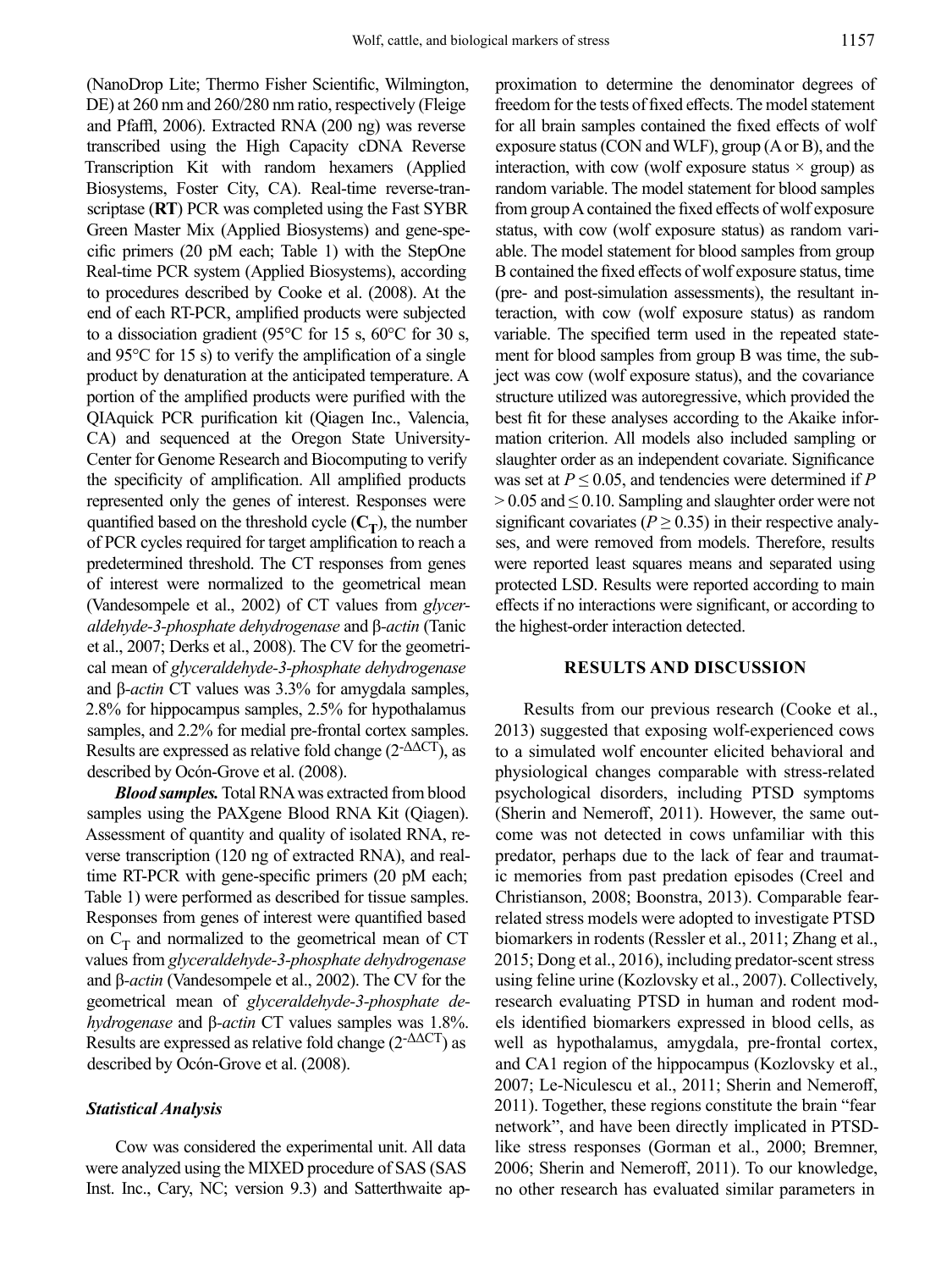| <b>Table 1.</b> Primer sequences and accession number for all gene transcripts analyzed by real-time reverse-transcriptase PCR $^1$ |  |  |  |  |  |  |
|-------------------------------------------------------------------------------------------------------------------------------------|--|--|--|--|--|--|
|                                                                                                                                     |  |  |  |  |  |  |

| Target gene                                                | Primer sequence                | Accession no.  |
|------------------------------------------------------------|--------------------------------|----------------|
| Genes of interest                                          |                                |                |
| Adenylate cyclase activating polypeptide 1                 |                                |                |
| Forward                                                    | TTAATAAGGCCTACCGCAAAGTG        | NM 001046555.1 |
| Reverse                                                    | TGAGCGTCTGCAGGTGATCT           |                |
| Adenylate cyclase activating polypeptide 1 receptor type 1 |                                |                |
| Forward                                                    | CCCTGGGATGTGGGACAA             | XM 010804298.1 |
| Reverse                                                    | GGCAACTGACCAGGACCATCT          |                |
| $ATPase H+$ transporting accessory protein $I$             |                                |                |
| Forward                                                    | <b>GCCCTCTCTTTGGCAGATGA</b>    | NM 175806.2    |
| Reverse                                                    | GGAGAACTTCTTGTCTGTCACATTG      |                |
| Brain-derived neurotrophic factor                          |                                |                |
| Forward                                                    | GCCCAAGGTGGGTTCAAGA            | XM 005216336.3 |
| Reverse                                                    | CGATCACGTGTTCAAAAGTGTCA        |                |
| Caspase 3                                                  |                                |                |
| Forward                                                    | <b>GCCATGGTGAAGAAGGAATCA</b>   | XM 010820245.2 |
| Reverse                                                    | TCCCCTCTGAAGAAACTTGCTAA        |                |
| Caspase 9                                                  |                                |                |
| Forward                                                    | GTGTCCGTCGAGAGAATTGTGA         | XM 005217016.3 |
| Reverse                                                    | GCTTGGGCTTCCCTCTCAAG           |                |
| Carnitine palmitoyltransferase 1B                          |                                |                |
| Forward                                                    | <b>ACACATCTACCTGTCCGTGATCA</b> | XM 015471456.1 |
| Reverse                                                    | <b>CCCCTGAGGATGCCATTCT</b>     |                |
| Down syndrome cell adhesion molecule                       |                                |                |
| Forward                                                    | TGAATGGCATCATCCGAAAG           | XM 015462162.1 |
| Reverse                                                    | GGCTTCAAACTCGCTGATCAC          |                |
| Fos proto-oncogene                                         |                                |                |
| Forward                                                    | CTGCTCGCGATCATGATGTT           | NM 182786.2    |
| Reverse                                                    | TGCAGCGGGAGGAGGAT              |                |
| Heat shock 70kDa protein 1A                                |                                |                |
| Forward                                                    | CCCTGGATTGCTCATGTTTGT          | NM 203322.2    |
| Reverse                                                    | TCAACATCTCAAACAGCTTGCA         |                |
| Neurotrophic tyrosine kinase receptor type 2               |                                |                |
| Forward                                                    | <b>TGGTGCGGCGATCCTT</b>        | XM 005210377.3 |
| Reverse                                                    | <b>TGTTCTCAGGATCTGCACTGGTA</b> |                |
| Telomeric repeat binding factor 1                          |                                |                |
| Forward                                                    | <b>ATTTCCTCTGCGTTTCGCTTT</b>   | XM 005215517.3 |
| Reverse                                                    | <b>GTCGCGAGTGCGATGGA</b>       |                |
| Telomeric repeat binding factor 2                          |                                |                |
| Forward                                                    | CCTGGAGAGTCACCTGGATGA          | XM 005218478.3 |
| Reverse                                                    | GGCGGAGGACTCAGATTTCA           |                |
| X-box binding protein 1                                    |                                |                |
| Forward                                                    | GAGAGCGAAGCCAATGTGGTA          | NM 001271737.1 |
| Reverse                                                    | ACTGTGAATTCAGGGTGATCTTTCT      |                |
| Reference genes                                            |                                |                |
| $β-actin$                                                  |                                |                |
| Forward                                                    | CTGGACTTCGAGCAGGAGAT           | NM 173979.3    |
| Reverse                                                    | GGATGTCGACGTCACACTTC           |                |
| Glyceraldehyde-3-phosphate dehydrogenase                   |                                |                |
| Forward                                                    | ACCCAGAAGACTGTGGATGG           | NM 001034034.2 |
| Reverse                                                    | CAACAGACACGTTGGGAGTG           |                |

<sup>1</sup>Primers for β*-actin* and *glyceraldehyde-3-phosphate dehydrogenase* obtained, respectively, from Gifford et al. (2007) and Cerri et al. (2012) . All other primer sequences were designed based on the bovine gene sequences deposited in the National Center for Biotechnology Information and using the Primer Express v. 3.0.1 software (Applied Biosystems, Foster City, CA).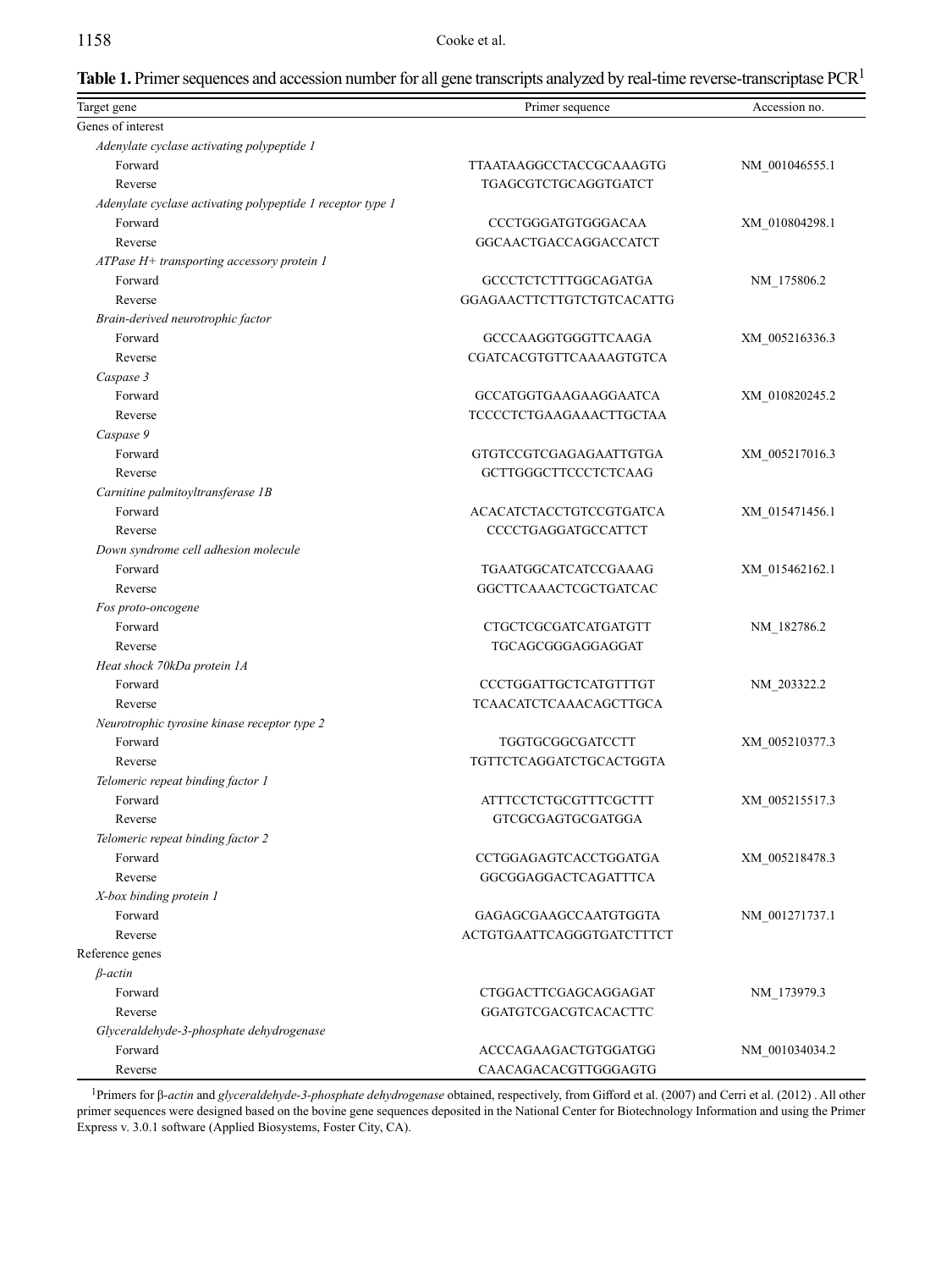beef cattle. Hence, this experiment was based on the research design described by Cooke et al. (2013), and focused on psychological and PTSD-related biomarkers established in the rodent and human literature.

### *Amygdala Samples*

No differences were detected  $(P \ge 0.14)$  between WLF and CON, either in group A or B, for mRNA expression of *caspase 3*, *caspase 9*, *carnitine palmitoyltransferase 1B*, and *down syndrome cell adhesion molecule* (Table 2), which have all been associated with stress and PTSD-pathogenesis in rodent and human models. More specifically, *caspase 3* and *caspase 9* play critical roles in cell apoptosis, and their expression increased in the amygdala of rats exposed to a PTSD-eliciting model (Xiao et al., 2011). *Carnitine palmitoyltransferase 1B* expression, an enzyme in the fatty acid metabolism, was overexpressed in the amygdala of rats considered with PTSD compared with non-stressed controls (Zhang et al., 2015). *Down syndrome cell adhesion molecule*, which is widely expressed in the amygdala and is associated with neural development, has also been downregulated in humans diagnosed with PTSD (Logue et al., 2015).

The *c-Fos proto-oncogene* is a transcription factor involved in cellular reactivity to external stress, and has been used to assess neuronal activation (Le-Niculescu et al., 2011). In rats exposed to unconditioned or conditioned fear, *c-Fos* mRNA expression in the amygdala was less compared to cohorts not exposed to fear stimulus (Dayas et al., 2001; Day et al., 2008). In the present experiment, a wolf exposure status  $\times$  group interaction (*P* < 0.01) was detected for *c-Fos* mRNA expression. The WLF cows had greater  $(P < 0.01)$  mRNA expression of *c-Fos proto-oncogene* compared with CON cows in group A, which were not exposed to the simulated wolf encounter. The reason for this outcome is unknown, as cows were managed similarly prior to slaughter, but could be associated with cow origin and previous history of management and stressful events (Cooke et al., 2013). Conversely, mRNA expression of *c*-Fos proto-oncogene was less ( $P = 0.02$ ) in WLF cows compared with CON cows from group B after the simulated wolf encounter. One can speculate that simulated wolf encounter (Cooke et al., 2013) elicited greater fear and downregulated *c-Fos proto-oncogene* mRNA expression in WLF cows compared with CON, corroborating with equivalent research with rodents (Dayas et al., 2001; Day et al., 2008; Kaouane et al., 2012). Yet, from all amygdala genes evaluated herein that have been associated with PTSD in rodents and humans (Table 2), only *c-FOS proto-oncogene* mRNA expression supported our hypothesis. Nevertheless, *c-FOS* has been classified as a top candidate gene for anxiety con-

**Table 2.** Expression of amygdala genes from cows experienced with the presence of wolves (WLF;  $n =$ 10) or naïve to wolves (CON;  $n = 10$ ), and subjected to a simulated wolf encounter<sup>1,2</sup>

| Item                                 | WLF  | <b>CON</b> |      | SEM P-value |
|--------------------------------------|------|------------|------|-------------|
| Caspase 3                            |      |            |      |             |
| Group A                              | 2.56 | 2.01       | 0.41 | 0.39        |
| Group B                              | 2.34 | 3.26       | 0.46 | 0.16        |
| Caspase 9                            |      |            |      |             |
| Group A                              | 1.72 | 1.27       | 0.19 | 0.14        |
| Group B                              | 1.13 | 1.48       | 0.21 | 0.24        |
| Carnitine palmitoyltransferase 1B    |      |            |      |             |
| Group A                              | 3.11 | 3.25       | 0.56 | 0.87        |
| Group B                              | 1.56 | 2.26       | 0.62 | 0.42        |
| Down syndrome cell adhesion molecule |      |            |      |             |
| Group A                              | 3.58 | 3.16       | 0.84 | 0.74        |
| Group B                              | 5.00 | 5.52       | 0.94 | 0.69        |
| c-Fos proto-oncogene                 |      |            |      |             |
| Group A                              | 2.76 | 1.31       | 0.29 | ${}_{0.01}$ |
| Group B                              | 1.31 | 2.41       | 0.33 | 0.02        |

<sup>1</sup>Values are expressed as relative fold change compared to threshold cycle of reference genes analyzed within the same sample (Ocón-Grove et al., 2008). Simulated wolf encounter consisted in olfactory (wolf urine; Harmon Wolf Urine Scent; Cass Creek, Grawn, MI), auditory (wolf howls reproduced on a stereo system (S2 Sports MP3 CD/Radio Boombox; Sony Corporation of America, San Diego, CA), and visual (3 adult female dogs conducted by leash, being 2 German Shepherd and 1 Border Collie × Alaskan Malamute) for 20 min.

<sup>2</sup>Cows from group A ( $n = 10$ , being 5 CON and 5 WLF) were slaughtered for tissue collection without being exposed to a simulated wolf encounter to represent baseline differences between CON and WLF cows. Cows from group B ( $n = 10$ , being 5 CON and 5 WLF) were slaughtered for tissue collection immediately after the simulated wolf encounter.

ditions including PTSD; hence, a key brain biomarker for psychological disorders (Le-Niculescu et al., 2011).

#### *Hippocampus Samples*

No differences ( $P \geq 0.40$ ) were detected between WLF and CON, either in group A or B, for mRNA expression of *down syndrome cell adhesion molecule* in the CA1 region of the hippocampus (Table 3), which corroborates with results from amygdala samples. No differences ( $P \ge 0.17$ ) were also detected between WLF and CON across groups for mRNA expression of *adenylate cyclase activating polypeptide 1*, *neurotrophic tyrosine kinase receptor type 2*, and *telomeric repeat binding factors 1* and *2* (Table 3). *Adenylate cyclase activating polypeptide 1* encodes the pituitary adenylate cyclase-activating polypeptide, which is involved in the abnormal cellular stress responses underlying PTSD (Ressler et al., 2011). *Telomeric repeat binding factors 1* and *2* are the 2 major proteins among telomere-binding proteins that negatively regulate telomere length, whereas telomere was shorter in the humans diagnosed with PTSD (Zhang et al., 2014). Thus, mRNA expression of *telomeric re-*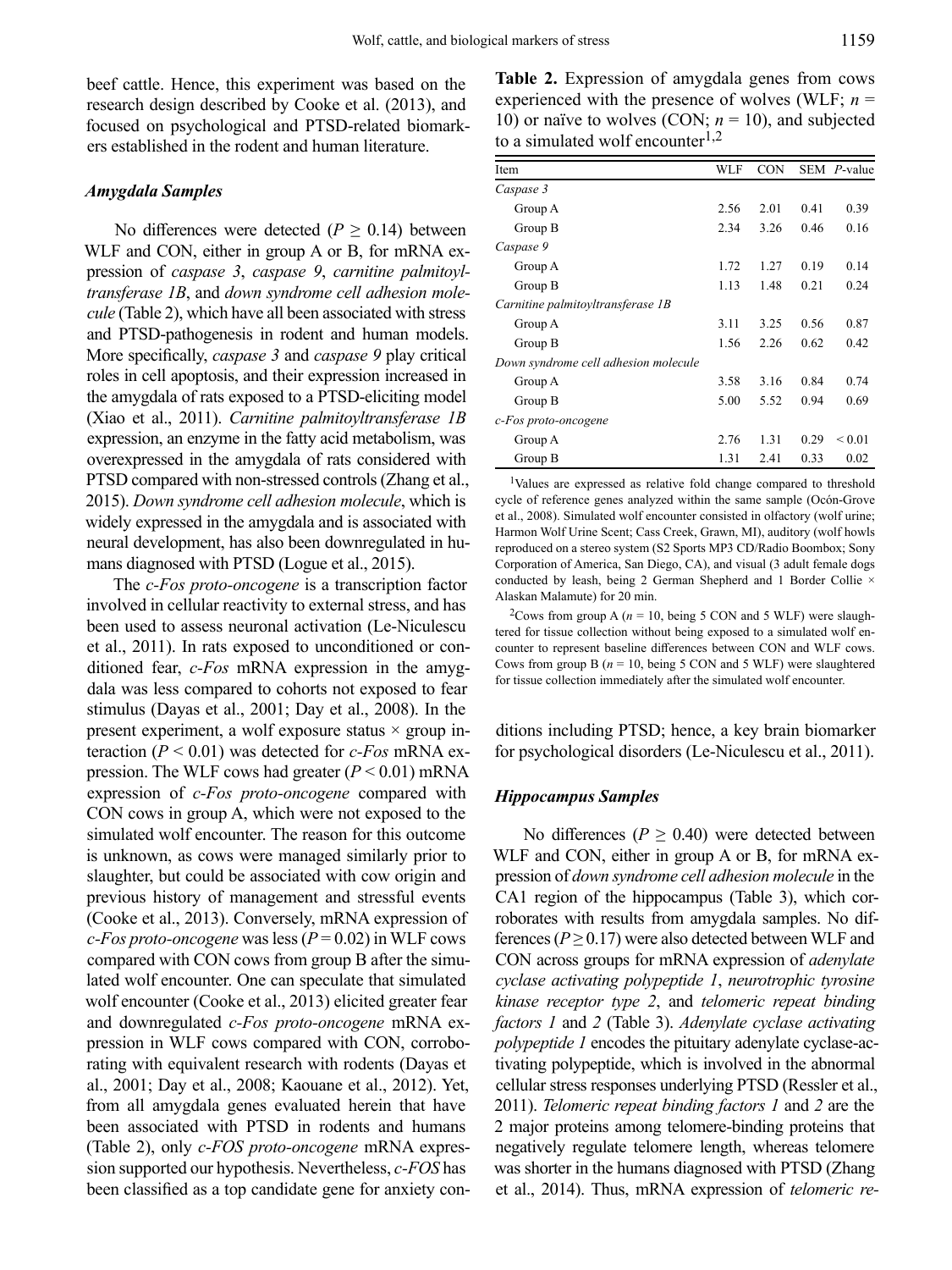**Table 3.** Expression of genes from the Cornu Ammonis-1 region of the hippocampus from cows experienced with the presence of wolves (WLF; *n* = 10) or naïve to wolves (CON;  $n = 10$ ), and subjected to a simulated wolf encounter<sup>1,2</sup>

| Item                                         | WLF   | <b>CON</b> |      | SEM P-value |  |  |  |
|----------------------------------------------|-------|------------|------|-------------|--|--|--|
| Adenylate cyclase activating polypeptide 1   |       |            |      |             |  |  |  |
| Group A                                      | 18.0  | 39.9       | 15.6 | 0.33        |  |  |  |
| Group B                                      | 146.5 | 157.6      | 15.6 | 0.62        |  |  |  |
| Brain-derived neurotrophic factor            |       |            |      |             |  |  |  |
| Group A                                      | 12.6  | 36.9       | 10.7 | 0.13        |  |  |  |
| Group B                                      | 107.7 | 146.7      | 10.7 | 0.02        |  |  |  |
| Down syndrome cell adhesion molecule         |       |            |      |             |  |  |  |
| Group A                                      | 2.00  | 2.50       | 0.42 | 0.40        |  |  |  |
| Group B                                      | 5.96  | 6.46       | 0.42 | 0.41        |  |  |  |
| c-Fos proto-oncogene                         |       |            |      |             |  |  |  |
| Group A                                      | 4.60  | 2.76       | 0.37 | ${}_{0.01}$ |  |  |  |
| Group B                                      | 1.84  | 3.00       | 0.37 | 0.04        |  |  |  |
| Neurotrophic tyrosine kinase receptor type 2 |       |            |      |             |  |  |  |
| Group A                                      | 2.09  | 1.95       | 0.21 | 0.65        |  |  |  |
| Group B                                      | 3.14  | 3.40       | 0.21 | 0.40        |  |  |  |
| Telomeric repeat binding factor 1            |       |            |      |             |  |  |  |
| Group A                                      | 2.46  | 1.95       | 0.25 | 0.17        |  |  |  |
| Group B                                      | 1.30  | 1.55       | 0.25 | 0.49        |  |  |  |
| Telomeric repeat binding factor 2            |       |            |      |             |  |  |  |
| Group A                                      | 1.74  | 1.57       | 0.14 | 0.39        |  |  |  |
| Group B                                      | 1.52  | 1.61       | 0.14 | 0.65        |  |  |  |

<sup>1</sup>Values are expressed as relative fold change compared to threshold cycle of reference genes analyzed within the same sample (Ocón-Grove et al., 2008). Simulated wolf encounter consisted in olfactory (wolf urine; Harmon Wolf Urine Scent; Cass Creek, Grawn, MI), auditory (wolf howls reproduced on a stereo system (S2 Sports MP3 CD/Radio Boombox; Sony Corporation of America, San Diego, CA), and visual (3 adult female dogs conducted by leash, being 2 German Shepherd and 1 Border Collie × Alaskan Malamute) for 20 min.

<sup>2</sup>Cows from group A ( $n = 10$ , being 5 CON and 5 WLF) were slaughtered for tissue collection without being exposed to a simulated wolf encounter to represent baseline differences between CON and WLF cows. Cows from group B ( $n = 10$ , being 5 CON and 5 WLF) were slaughtered for tissue collection immediately after the simulated wolf encounter.

*peat binding factors 1* and *2* were greater in rats exposed to a PTSD-eliciting model (Dong et al., 2016).

A wolf exposure status  $\times$  group interaction ( $P \leq$ 0.01) was detected for *c-Fos* mRNA expression. The WLF cows had greater  $(P < 0.01)$  mRNA expression of *c-Fos proto-oncogene* in group A, but less  $(P = 0.02)$  expression in group B compared with CON cows (Table 3). These results support outcomes detected in amygdala samples (Table 2) and further suggests that simulated wolf encounter elicited greater PTSD-like fear in WLF compared with CON, particularly because hippocampal *c-Fos* yielded the greatest convergent functional genomics score among a multitude of brain–blood genes evaluated by Le-Niculescu et al. (2011). A wolf exposure status  $\times$  group interaction ( $P < 0.01$ ) was also detected for mRNA expression of *brain-derived neurotrophic factor*.

Expression of this factor was similar  $(P = 0.13)$  between WLF and CON cows in group A, but greater  $(P = 0.02)$  in CON cows compared with WLF cows in group B (Table 3). *Brain-derived neurotrophic factor* regulates growth and function of several neuronal systems including learning and memory processes (Hyman et al., 1991), and has been implicated in the neurobiological mechanisms underlying the clinical manifestations of PTSD (Kozlovsky et al., 2007). Accordingly, these latter authors exposed rats to litter with or without feline urine as a PTSDeliciting model for predator-scent stress, and reported that rats exposed to the urine-containing litter had less mRNA expression of *brain-derived neurotrophic factor* in the CA1 hippocampal region, as well as greater excitability and greater plasma corticosterone concentrations. Therefore, results from Kozlovsky et al. (2007) corroborates that the simulated wolf encounter elicited PTSDlike responses in wolf-experienced cows herein and in our previous research effort (Cooke et al., 2013).

Kozlovsky et al. (2007) also reported that greater mRNA expression of *neurotrophic tyrosine kinase receptor type 2* in the CA1 hippocampal region, which is the brain-derived neurotrophic factor receptor, in rats exposed to the urine-containing litter. Kozlovsky et al. (2007) acknowledged this outcome as a compensatory response to the stress-induced downregulation of its ligand. In the present experiment, however, no differences  $(P \ge 0.40)$  were detected between WLF and CON across groups for mRNA expression of *neurotrophic tyrosine kinase receptor type 2* (Table 3). Nevertheless, Nibuya et al. (1999) also reported less *brain-derived neurotrophic factor* mRNA expression but similar expression of *tyrosine kinase receptor type 2* mRNA in the hippocampus of rats exposed to a repeated-stress challenge.

# *Medial Pre-frontal Cortex and Hypothalamus Cortex Samples*

No differences ( $P \ge 0.25$ ) were detected between WLF and CON, either in group A or B, for mRNA expression of *adenylate cyclase activating polypeptide 1* in hypothalamic samples (Table 4), as well as its *receptor type 1*, *heat shock protein 1A*, and *x-box binding protein 1* in medial pre-frontal cortex samples (Table 4). These proteins have also been associated with PTSD pathogenesis in rodent and human models. Lack of differences in *adenylate cyclase activating polypeptide 1* expression in hypothalamic tissue corroborates with results from hippocampal samples (Table 3). However, mRNA expression of *adenylate cyclase activating polypeptide 1 receptor type 1* in medial pre-frontal cortex were greater in rodents exposed to fear-conditioning PTSD models (Ressler et al., 2011). *Heat shock protein 1A*, as key component of the cellular heat shock response to stressors, has also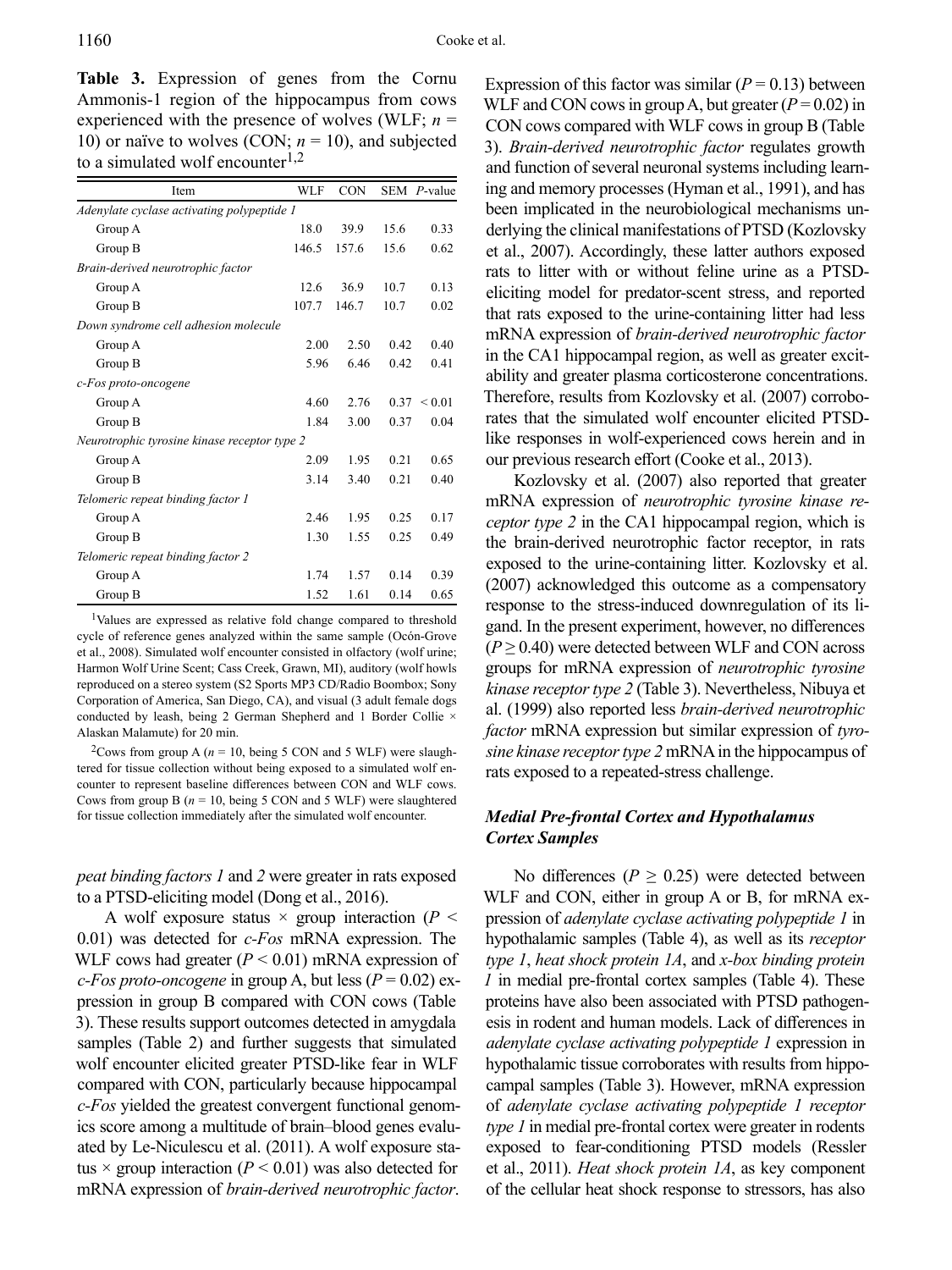**Table 4.** Expression of genes from the medial prefrontal cortex and hypothalamus from cows experienced with the presence of wolves (WLF; *n* = 10) or naïve to wolves (CON;  $n = 10$ ), and subjected to a simulated wolf encounter $1,2$ 

| Item                                                       | WLF  | <b>CON</b> |      | SEM P-value |  |  |
|------------------------------------------------------------|------|------------|------|-------------|--|--|
| Medial pre-frontal cortex                                  |      |            |      |             |  |  |
| Adenylate cyclase activating polypeptide 1 receptor type 1 |      |            |      |             |  |  |
| Group A                                                    | 1.64 | 1.51       | 0.22 | 0.68        |  |  |
| Group B                                                    | 1.73 | 1.85       | 0.22 | 0.73        |  |  |
| Heat shock 70kDa protein 1A                                |      |            |      |             |  |  |
| Group A                                                    | 2.48 | 1.81       | 0.84 | 0.58        |  |  |
| Group B                                                    | 2.64 | 3.99       | 0.79 | 0.25        |  |  |
| X-box binding protein 1                                    |      |            |      |             |  |  |
| Group A                                                    | 3.98 | 3.73       | 0.88 | 0.84        |  |  |
| Group B                                                    | 2.88 | 3.30       | 0.88 | 0.74        |  |  |
| Hypothalamus                                               |      |            |      |             |  |  |
| Adenylate cyclase activating polypeptide 1                 |      |            |      |             |  |  |
| Group A                                                    | 2.03 | 2.38       | 0.35 | 0.49        |  |  |
| Group B                                                    | 1.47 | 1.39       | 0.35 | 0.88        |  |  |

<sup>1</sup>Values are expressed as relative fold change compared to threshold cycle of reference genes analyzed within the same sample (Ocón-Grove et al., 2008). Simulated wolf encounter consisted in olfactory (wolf urine; Harmon Wolf Urine Scent; Cass Creek, Grawn, MI), auditory (wolf howls reproduced on a stereo system (S2 Sports MP3 CD/Radio Boombox; Sony Corporation of America, San Diego, CA), and visual (3 adult female dogs conducted by leash, being 2 German Shepherd and 1 Border Collie × Alaskan Malamute) for 20 min.

<sup>2</sup>Cows from group A ( $n = 10$ , being 5 CON and 5 WLF) were slaughtered for tissue collection without being exposed to a simulated wolf encounter to represent baseline differences between CON and WLF cows. Cows from group B (*n* = 10, being 5 CON and 5 WLF) were slaughtered for tissue collection immediately after the simulated wolf encounter.

been considered a top candidate gene and brain–blood biomarker for psychological disorders (Le-Niculescu et al., 2011). *X-box binding protein 1* appears to modulate stress-induced apoptosis and the relationship between atrophy of the medial pre-frontal cortex and PTSD, and its mRNA expression were greater in rats exposed to single-prolonged stress to elicit PTSD symptoms (Li et al., 2015). Collectively, all the hypothalamic and medial prefrontal cortex biomarkers evaluated herein were statistically similar among WLF and CON cows, differing from results obtained in amygdala and hippocampal samples.

#### *Blood Samples*

No differences ( $P \ge 0.13$ ) were detected between WLF and CON in group A, as well as in group B prior to and after the simulated wolf encounter, for mRNA expression of *ATPase H+ transporting accessory protein 1* (Table 5). This protein constitutes an enzyme involved in regulation of neuroendocrine secretory granules, and its expression is greater in blood of humans diagnosed with PTSD (Logue et al., 2015). No differences ( $P \ge 0.19$ ) were also detected between

**Table 5.** Expression of genes in blood cells from cows experienced with the presence of wolves (WLF;  $n =$ 10) or naïve to wolves (CON;  $n = 10$ ), and subjected to a simulated wolf encounter<sup>1,2</sup>

| Item                                         | WLF  | <b>CON</b> |      | SEM P-value |
|----------------------------------------------|------|------------|------|-------------|
| $ATPase H+ transporting$ accessory protein 1 |      |            |      |             |
| Group A                                      | 1.34 | 1.32       | 0.06 | 0.83        |
| Group B                                      |      |            |      |             |
| Before simulated wolf encounter              | 2.01 | 1.57       | 0.19 | 0.13        |
| After simulated wolf encounter               | 2.47 | 2.32       | 0.19 | 0.59        |
| c-Fos proto-oncogene                         |      |            |      |             |
| Group A                                      | 2.43 | 2.06       | 0.45 | 0.58        |
| Group B                                      |      |            |      |             |
| Before simulated wolf encounter              | 2.64 | 1.67       | 0.50 | 0.19        |
| After simulated wolf encounter               | 3.38 | 2.92       | 0.50 | 0.52        |

<sup>1</sup>Values are expressed as relative fold change compared to threshold cycle of reference genes analyzed within the same sample (Ocón-Grove et al., 2008). Simulated wolf encounter consisted in olfactory (wolf urine; Harmon Wolf Urine Scent; Cass Creek, Grawn, MI), auditory (wolf howls reproduced on a stereo system (S2 Sports MP3 CD/Radio Boombox; Sony Corporation of America, San Diego, CA), and visual (3 adult female dogs conducted by leash, being 2 German Shepherd and 1 Border Collie × Alaskan Malamute) for 20 min.

<sup>2</sup>Cows from group A ( $n = 10$ , being 5 CON and 5 WLF) were not exposed to the simulated wolf encounter; hence, samples were collected to represent inherent differences between CON and WLF cows. Samples from group B were collected immediately before and after the simulated wolf encounter.

WLF and CON across groups for mRNA expression of *c-Fos proto-oncogene* (Table 5). Blood *c-FOS* expression was reported to be greater in PTSD patients (Segman et al., 2005), and is also considered a key blood biomarker for anxiety conditions including PTSD (Le-Niculescu et al., 2011). Hence, the lack of statistical differences among WLF and CON cows in mRNA expression of blood PTSD biomarkers also failed to ratify results obtained from amygdala and hippocampal samples.

#### *Overall Discussion*

Across all blood-brain biomarkers associated with fear-related psychological disorders and PTSD evaluated herein, only expression of hippocampal *brainderived neurotrophic factor* and expression of *c-Fos proto-oncogene* in CA1 hippocampus and amygdala differed between WLF and CON cows after the simulated wolf encounter. Nevertheless, these biomarkers were also downregulated in rodents exposed to fear stimulus to elicit PTSD symptoms (Kozlovsky et al., 2007; Day et al., 2008), whereas hippocampal *c-Fos proto-oncogene* yielded the greatest convergent functional genomics score among all the brain–blood genes evaluated by Le-Niculescu et al. (2011). As previously mentioned, the reason why mRNA expression of *c-Fos proto-oncogene* in amygdala and hippocampal samples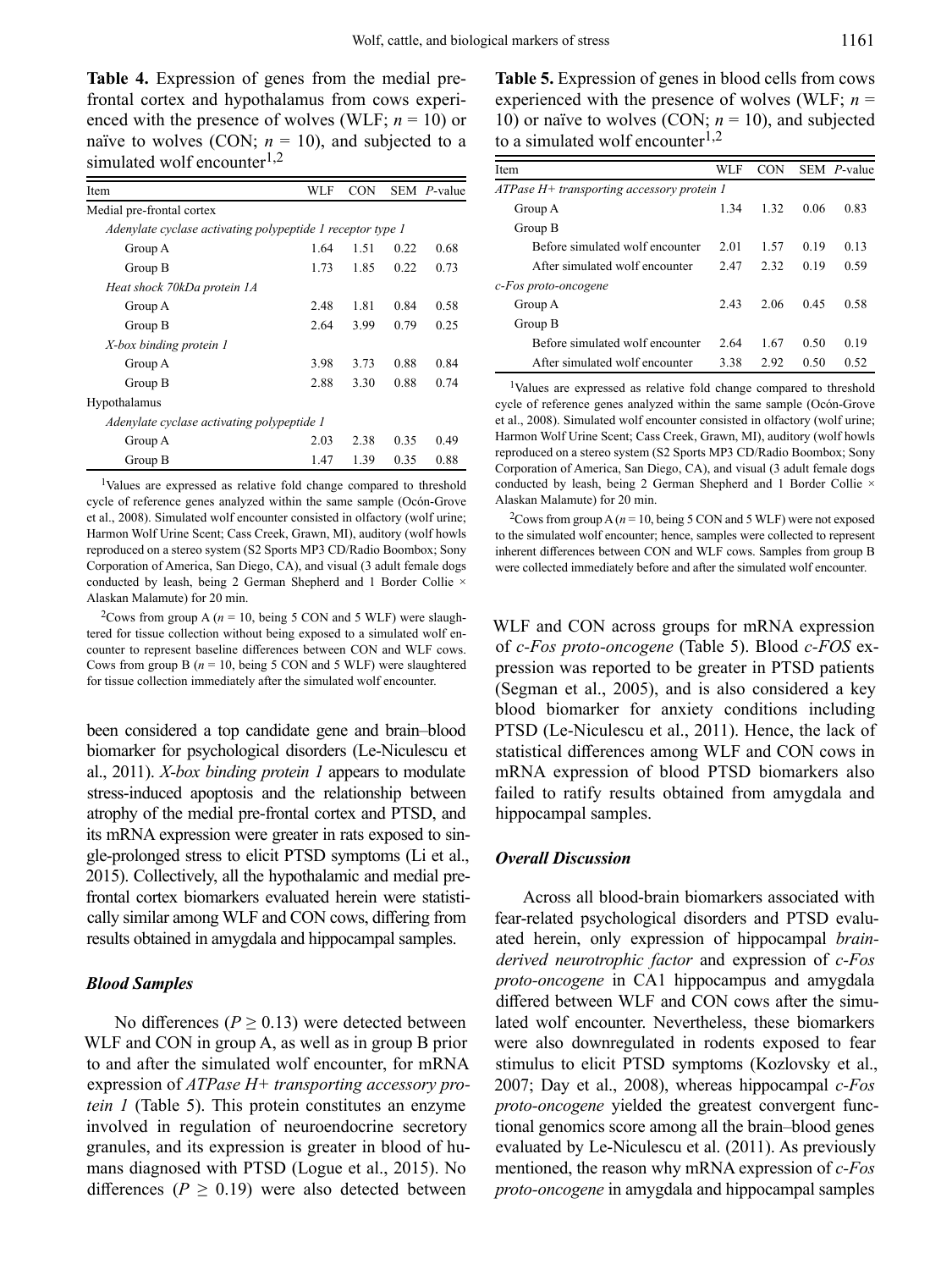were greater  $(P < 0.01)$  in WLF vs. CON from group A cows is unknown, and may be related to inherent differences among cattle including cow origin and previous history of management and stressful events (Cooke et al., 2013). Yet, the opposite outcome detected in amygdala and hippocampal samples in group B suggest that the simulated wolf encounter differentially regulated mRNA expression of these fear-related PTSD biomarkers between WLF and CON cows. Moreover, WLF and CON cows were assigned to this experiment approximately 120 d after returning from summer pastures, where WLF grazed areas with active wolf packs. This suggests that previous interactions with wolves appears to have long-term impacts on *brain-derived neurotrophic factor* and *c-Fos proto-oncogene* mRNA regulation on subsequent wolf encounters.

Neural responses to fear appear to be initiated in the amygdala, with direct stimuli from the hippocampus when fear-related memories are present, followed by projections into other brain region and across the blood-brain barrier (Gorman et al., 2000). This latter rationale may help explaining why differences between WLF and CON cows in group B were only noted in amygdala and hippocampal samples; perhaps sampling design adopted herein was not appropriate to detect similar outcomes in hypothalamic, medial pre-frontal cortex, and blood samples. This include the time elapsed between the simulated wolf encounter and slaughter, as well as interval between previous grazing season and the beginning of this experiment; although research is warranted to investigate these assumptions. Further, cattle temperament, body temperature, and plasma cortisol concentrations were not evaluated herein due to limited statistical power, which needed at least 50 WLF and 50 CON cows based on the G\*power 3 software (Faul et al., 2007) and Cooke et al. (2013). Yet, the main goal of the present experiment was to focus on mRNA expression of PTSD-related biomarkers established by the human and rodent literature, and provide novel information regarding the impacts of wolf predation on beef cattle welfare beyond injury and death. Therefore, additional research with a greater number of cows, based on the experimental population described by similar human and rodent research, is warranted to corroborate the novel findings reported herein and perhaps yield further statistical differences among WLF and CON cows.

# *Conclusion*

Collectively, results from this experiment indicate that the simulated wolf encounter downregulated mRNA expression of hippocampal *brain-derived neurotrophic factor* and *c-Fos proto-oncogene* in hippocampus and

amygdala, which are key biological markers of stressrelated psychological disorders elicited primarily by fear. These outcomes are corroborated by comparable research with rodents (Dayas et al., 2001; Kozlovsky et al., 2007; Day et al., 2008), and suggest that altered behavior and physiological changes in wolf-experienced cows exposed to the simulated wolf encounter by Cooke et al. (2013) can be associated with PTSD symptoms. Hence, the presence of wolf packs near cattle herds may negatively impact beef production systems via predatory activities and subsequent death and injury of animals, as well as by inducing fear-related psychological disorders that impair cattle welfare and productivity when packs are in close proximity to previously predated herds. Given these findings, future research should explore options for scientifically based methods aimed at reducing the likelihood of exposure between predators and beef cattle, or perhaps cost-effective ways of inoculating cattle to native predators early in their development to prevent or decrease stress responses later in life.

#### **LITERATURE CITED**

- Boonstra, R. 2013. Reality as the leading cause of stress: Rethinking the impact of chronic stress in nature. Funct. Ecol. 27:11–23. doi:10.1111/1365-2435.12008
- Breck, S., and T. Meier. 2004. Managing wolf depredation in the United States: Past, present and future. Sheep Goat Res. J. 19:41–46.
- Bremner, J. D. 2006. Traumatic stress: Effects on the brain. Dialogues Clin. Neurosci. 8:445–461.
- Cerri, R. L. A., I. M. Thompson, I. H. Kim, A. D. Ealy, P. J. Hansen, C. R. Staples, J. L. Li, J. E. P. Santos, and W. W. Thatcher. 2012. Effects of lactation and pregnancy on gene expression of endometrium of Holstein cows at day 17 of the estrous cycle or pregnancy. J. Dairy Sci. 95:5657-5675. doi: 10.3168/jds.2011-5114
- Cooke, R. F. 2014. Temperament and acclimation to human handling influence growth, health, and reproductive responses in *Bos taurus* and *B. indicus* cattle. J. Anim. Sci. 92:5325:5333 doi: 10.2527/jas.2014-8017
- Cooke, R. F., D. W. Bohnert, M. M. Reis, and B. I. Cappellozza. 2013. Impact of previous exposure to wolves on temperament and physiological responses of beef cattle following a simulated wolf encounter. J. Anim. Sci. 91:5905–5911. doi:10.2527/jas.2013-6777
- Cooke, R. F., J. D. Arthington, D. B. Araujo, G. C. Lamb, and A. D. Ealy. 2008. Effects of supplementation frequency on performance, reproductive, and metabolic responses of Brahman-crossbred females. J. Anim. Sci. 86:2296–2309. doi:10.2527/jas.2008-0978
- Creel, S., and D. Christianson. 2008. Relationships between direct predation and risk effects. Trends Ecol. Evol. 23:194–201. doi:10.1016/j.tree.2007.12.004
- Day, H. E., E. M. Kryskow, T. J. Nyhuis, L. Herlihy, and S. Campeau. 2008. Conditioned fear inhibits c-fos mRNA expression in the central extended amygdala. Brain Res. 1229:137–146. doi:10.1016/j.brainres.2008.06.085
- Dayas, C. V., K. M. Bulle, J. W. Crane, Y. Xu, and T. A. Day. 2001. Stressor categorization: Acute physical and psychological stressors elicit distinctive recruitment patterns in the amygdala and in medullary noradrenergic cell groups. Eur. J. Neurosci. 14:1143–1152. doi:10.1046/j.0953-816x.2001.01733.x